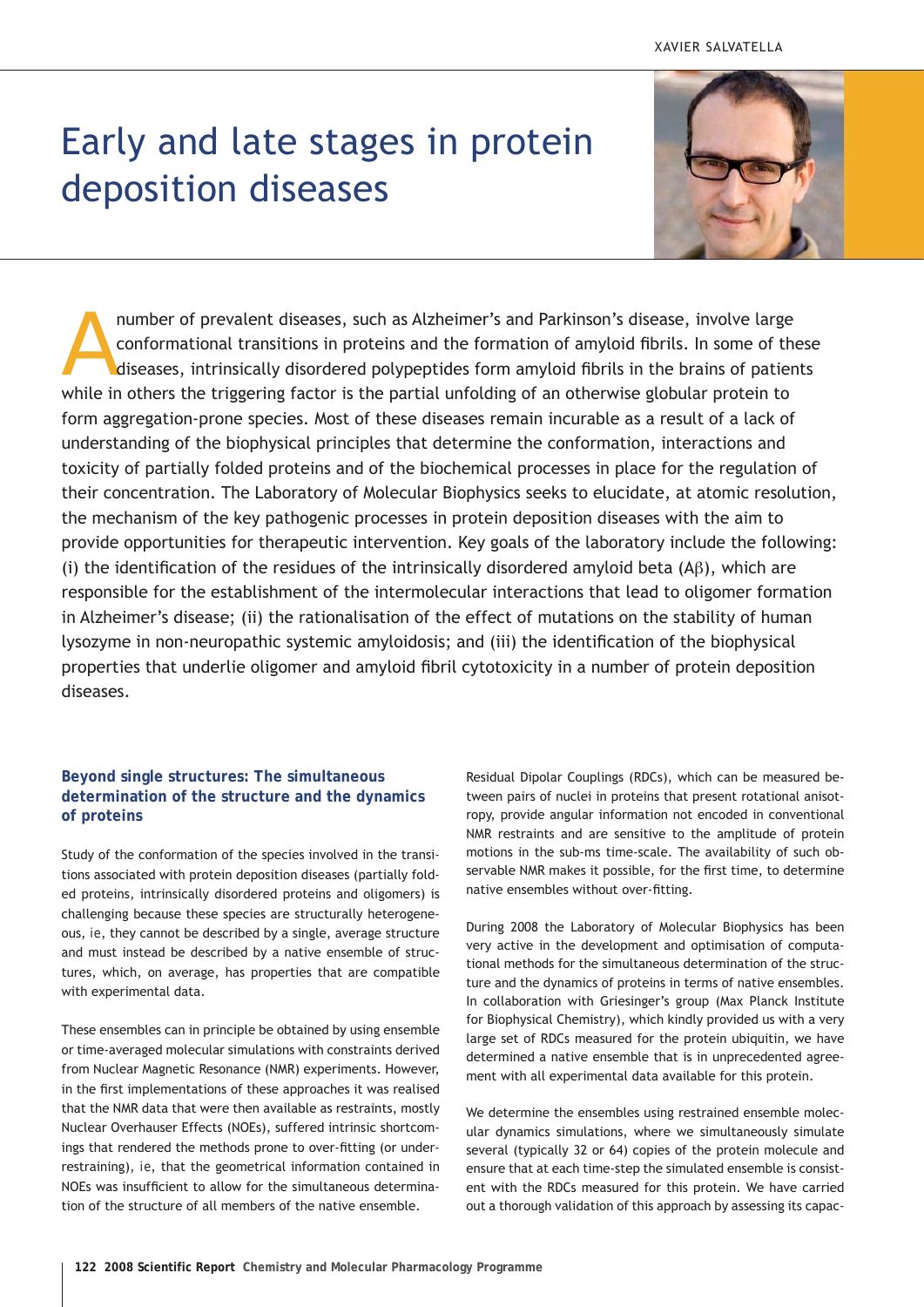**Principal Investigator** Xavier Salvatella **Postdoctoral Fellows** Robert Brynmor Fenwick,



ity to reproduce the distribution of inter-nuclear distances in a reference ensemble produced using unrestrained simulations. The results show that the agreement is highly satisfactory, *ie*, that the method is successful at capturing the fluctuations and that the resulting ensemble is a relatively accurate sample of the Boltzmann ensemble of the protein (De Simone *et al*, in press, 2008).

## **Understanding binding allostery and folding cooperativity: Correlated motions in the** β**-sheet of ubiquitin**

The recent availability of native ensembles allows the analysis of dynamic properties that could until now be studied only using theoretical methods. We have used the high-resolution native ensemble that we have determined for ubiquitin to carry out a detailed analysis of the presence of correlated motions in the backbone of this protein. By studying the statistical independ-



*Figure 1. Comparison of the native ensemble determined for the protein ubiquitin (blue) with the X-ray structure (purple - pdb code 1ubq) and with the conventional NMR structure (red - pdb code 1d3z). The average structure of the native ensemble is in as good agreement with the X-ray structure as the conventional NMR structure.*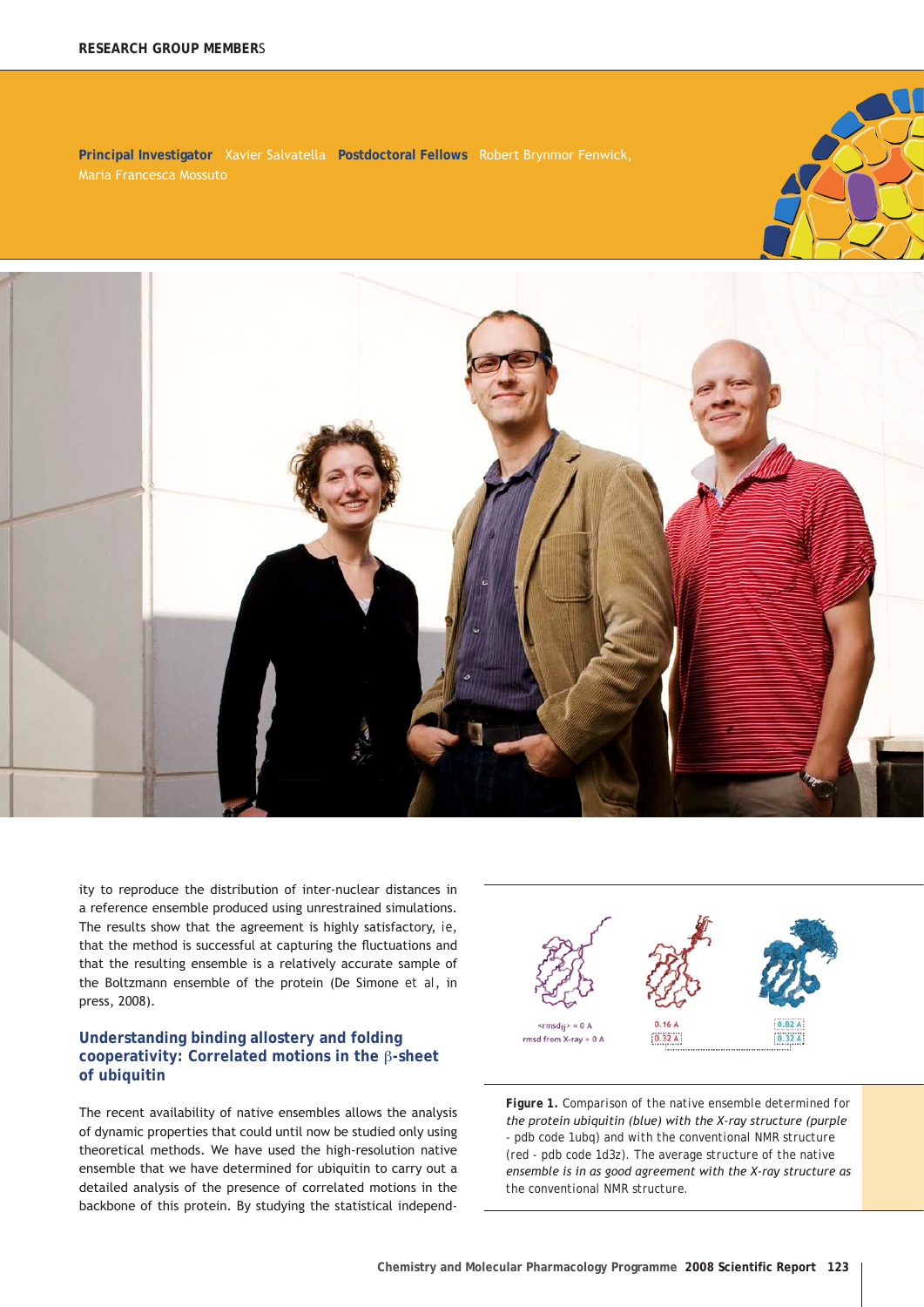ence of the  $\varphi$  and  $\psi$  backbone torsions of all possible pairs of residues, we have identified the crankshaft motion that anticorrelates the  $\psi(i)$  and  $\varphi(i+1)$  of consecutive residues as a result of the partial double bond character of the amide bond, and a very significant correlation between residues that are far in sequence but connected by hydrogen bonds in the β-sheet.

We have found that the degree of correlation is related to the strength of the hydrogen bonds, as assessed by trans-hydrogen



*Figure 2. (a) Plot of the degree of correlation between the fluctuations of the* φ *and* ψ *torsion angles of the residues of ubiquitin in the sub-ms timescale. Zones in the correlation plot that correspond to pairings of* β*-strands have been highlighted in green to facilitate comparison with the average solution structure of this protein, presented in (b).*



*Figure 3. (a) TEM image of fibrils formed at pH 2, where the structure of lysozyme is unfolded. (b) TEM image of fibrils formed under physiological pH, where the protein is only partially unfolded. (c) Comparison of the stability of the two morphologies: under all conditions, the fibrils formed by physiological, partially folded lysozyme are metastable.*

bond scalar couplings measured by NMR, to the stability of the different elements of secondary structure in the partially folded state (the A state) that ubiquitin forms in aqueous methanol, and to the structure of the transition state for folding, as determined by protein engineering methods and expressed in ϕ-values.

The results that we have obtained with ubiquitin are relevant because they provide a pathway for the relay of conformational change across the structure of the protein; such a relay is a necessary condition for binding allostery and folding cooperativity but had been very challenging to characterise experimentally until now. We anticipate that the determination of native ensembles and their analysis in terms of correlated motions will provide key insights into these important biological phenomena. Most importantly, we consider this approach a promising avenue for the study of the break-down of folding cooperativity that underlies a number of protein deposition diseases.

## **Influence of frustration on amyloid formation: Implications for cytotoxicity**

Protein sequences have evolved to efficiently fold into the wellpacked and uniquely defined structures that characterise native states. Although dynamic, native structures are remarkably resistant to changes of sequence, solution conditions, temperature and concentration. This robustness, summarised in Anfinsen's dogma that the native structure of the protein is determined uniquely by its sequence, is an important property that contributes, as do other relevant biological processes such as proteostasis, to the capacity of organisms to withstand significant changes in environment.

In contrast to native structures, the oligomeric species involved in protein deposition diseases form in a process that can involve the population of a significant large number of long-lived intermediate states and leads to the formation of amyloid fibrils, which are, contrary to native states, not uniquely defined. Indeed, it is possible for the same polypeptide sequence to lead to the formation of stable structurally distinct amyloid fibrils with very different biophysical and biomedical properties. In the Laboratory of Molecular Biophysics we are carrying out a detailed analysis of such polymorphism in the fibrils formed by the human lysozyme protein.

Human lysozyme forms amyloid fibrils in the disease lysozyme non-neuropathic systemic amyloidosis, in which the fibrils accumulate in the spleen and liver of patients that present destabilising mutations in the  $\beta$  domain of this protein. We have found that solution conditions can have a dramatic impact on the properties of the amyloid fibrils. Fibrils formed at low pH and room temperature appear very structured under the microscope, are rich in β secondary structure and show high stability to de-polymerization by chaotropic agents such as guanidinium salts; fibrils formed under physiological conditions and high temperature are much less structured, poor in secondary structure and much less stable to de-polymerisation. We have evidence that this polymorphism is not due to differences in the quaternary structure of the protein in the fibrils but, rather, that it is associated with a significantly different secondary and tertiary structure at the monomer level.